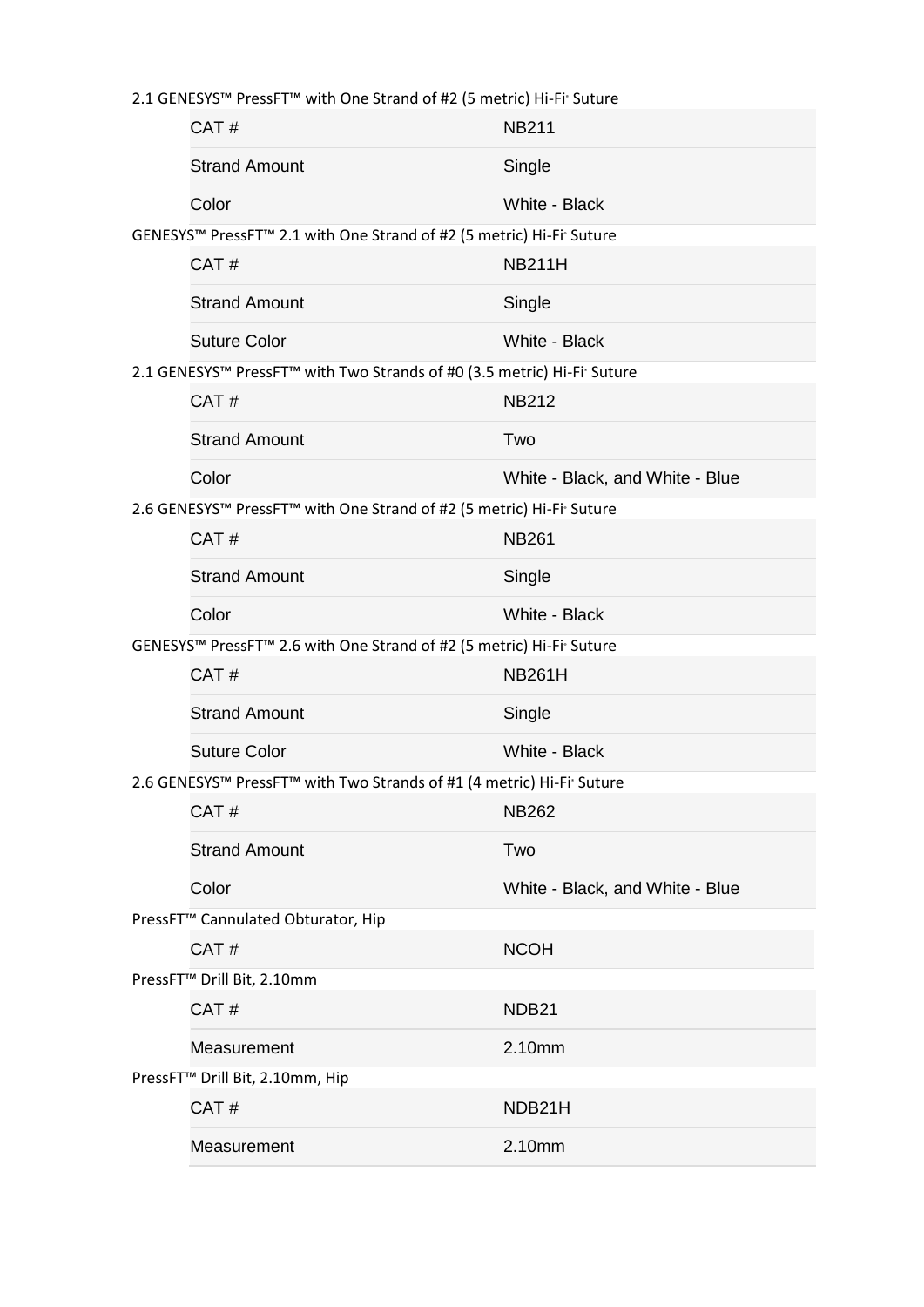| PressFT <sup>™</sup> Drill Bit, 2.60mm                                                  |                                                                             |                                 |  |  |
|-----------------------------------------------------------------------------------------|-----------------------------------------------------------------------------|---------------------------------|--|--|
|                                                                                         | CAT#                                                                        | NDB <sub>26</sub>               |  |  |
|                                                                                         | Measurement                                                                 | 2.60mm                          |  |  |
|                                                                                         | PressFT <sup>™</sup> Drill Bit, 2.60mm, Hip                                 |                                 |  |  |
|                                                                                         | CAT#                                                                        | NDB <sub>26</sub> H             |  |  |
|                                                                                         | Measurement                                                                 | 2.60mm                          |  |  |
|                                                                                         | PressFT™ Drill Guide, Hip                                                   |                                 |  |  |
|                                                                                         | CAT#                                                                        | <b>NDGH</b>                     |  |  |
| PressFT™ Drill Guide, Hip, OffSet                                                       |                                                                             |                                 |  |  |
|                                                                                         | CAT#                                                                        | <b>NDGHB</b>                    |  |  |
| 2.1 PressFT™ with One Strand of #2 (5 metric) Hi-Fi Suture                              |                                                                             |                                 |  |  |
|                                                                                         | CAT#                                                                        | <b>NP211</b>                    |  |  |
|                                                                                         | <b>Strand Amount</b>                                                        | Single                          |  |  |
|                                                                                         | Color                                                                       | White - Black                   |  |  |
|                                                                                         | PressFT <sup>™</sup> Hip, 2.1 with One Strand of #2(5 metric) Hi-Fi' Suture |                                 |  |  |
|                                                                                         | CAT#                                                                        | <b>NP211H</b>                   |  |  |
|                                                                                         | <b>Strand Amount</b>                                                        | Single                          |  |  |
|                                                                                         | <b>Suture Color</b>                                                         | White - Black                   |  |  |
| 2.1 PressFT <sup>™</sup> with Two Strands of #0 (3.5 metric) Hi-Fi' Suture              |                                                                             |                                 |  |  |
|                                                                                         | CAT#                                                                        | <b>NP212</b>                    |  |  |
|                                                                                         | <b>Strand Amount</b>                                                        | Two                             |  |  |
|                                                                                         | Color                                                                       | White - Black, and White - Blue |  |  |
| 2.6 PressFT™ with One Strand of #2 (5 metric) Hi-Fi Suture                              |                                                                             |                                 |  |  |
|                                                                                         | CAT#                                                                        | <b>NP261</b>                    |  |  |
|                                                                                         | <b>Strand Amount</b>                                                        | Single                          |  |  |
|                                                                                         | Color                                                                       | White - Black                   |  |  |
| PressFT <sup>™</sup> Hip, 2.6 with One Strand of #2(5 metric) Hi-Fi <sup>•</sup> Suture |                                                                             |                                 |  |  |
|                                                                                         | CAT#                                                                        | <b>NP261H</b>                   |  |  |
|                                                                                         | <b>Strand Amount</b>                                                        | Single                          |  |  |
|                                                                                         | <b>Suture Color</b>                                                         | White - Black                   |  |  |
| 2.6 PressFT <sup>™</sup> with Two Strands of #1 (4 metric) Hi-Fi' Suture                |                                                                             |                                 |  |  |
|                                                                                         | CAT#                                                                        | <b>NP262</b>                    |  |  |
|                                                                                         | <b>Strand Amount</b>                                                        | Two                             |  |  |